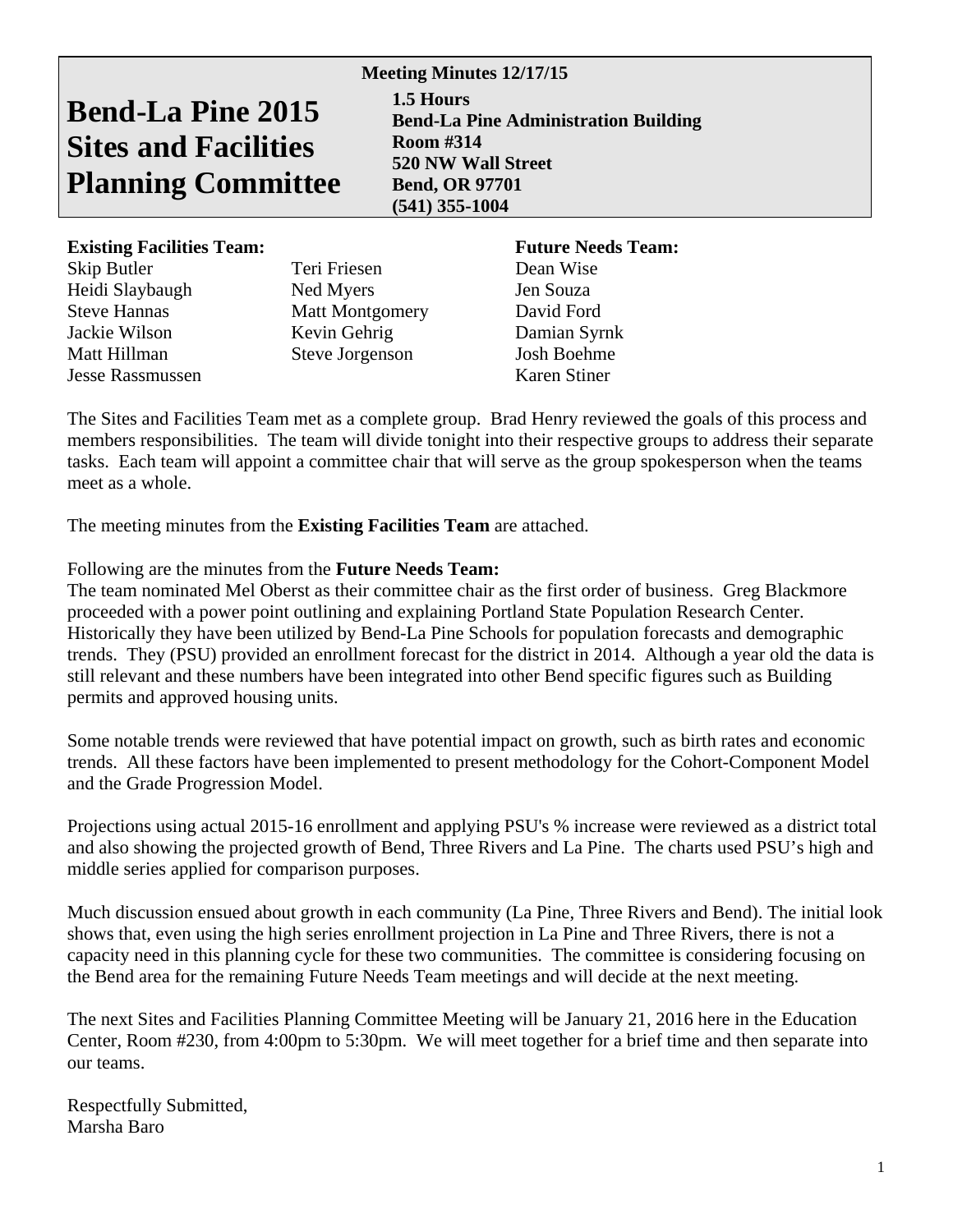Sites & Facilities Existing Facilities Team - Meeting Minutes 12/17/15

Team: Skip Butler, Heidi Slaybaugh, Steve Hannas, Matt Mercer, Shawn Zumwalt, Jackie Wilson, Matt Hillman, Jesse Rassmussen, Kevin Gehrig, Matt Montgomery, Teri Friesen, Tim O'Connell, Angus Eastwood, Cathy Barkee

1. Heidi Slaybaugh was nominated and agreed to serve as the chair of the committee.

2. Facility Safety Review and Best Practices - Julianne Repman distributed and reviewed "2015-16 Sites and Facilities Safety Recommendations" (updated copy attached), and "Architectural Report for Bend-La Pine Schools" (also attached). These recommendations are to be included when determining facility priorities.

3. Angus Eastwood explained the purpose and goal of the committee and also explained that the role of the District representatives were to support and facilitate the process.

The "Support Facility" matrix was distributed (and attached). Angus Eastwood explained the "Priority List" column includes three sub-columns whose recommended rankings are the result of a site survey completed by each facilities representative, the maintenance dept., and both the facilities rep. and maintenance with regards to long term. The "Criteria" column includes five sub-columns which are the same benchmarks used with the last Sites & Facilities Update. The last column rankings are to be determined by the committee.

Due to time constraints, the Committee was only able to complete the "Admin. Bldg." priority list (attached), but all believe the remaining support facilities can be completed at the next meeting.

4. The schools were divided into zones for ease of scheduling visits:

Zone 1 - High Lakes, Highland @ Kenwood, Westside Village, WE Miller, Cascade, Pacific Crest, and Summit.

Zone 2 - Amity Creek, Bend High, Bear Creek, Jewell, Silver Rail, Pine Ridge, and Elk Meadow.

Zone 3 - High Desert, 3 Rivers, Rosland, La Pine Elem, La Pine Middle, La Pine High, and La Pine Transportation.

Zone 4 - Juniper, Marshall, Pilot Butte, Buckingham, Ensworth, Mountain View, Ponderosa, Sky View, and Lava Ridge.

Angus Eastwood will be conducting site visits for anyone who would like to tour. Dates set include: 1/6/16 2:30 High Lakes, 3:00 Highland @ Kenwood; 1/13/16 2:30 Summit, WE Miller; 1/20/16 2:30 Cascade, 3:00 Westside Village.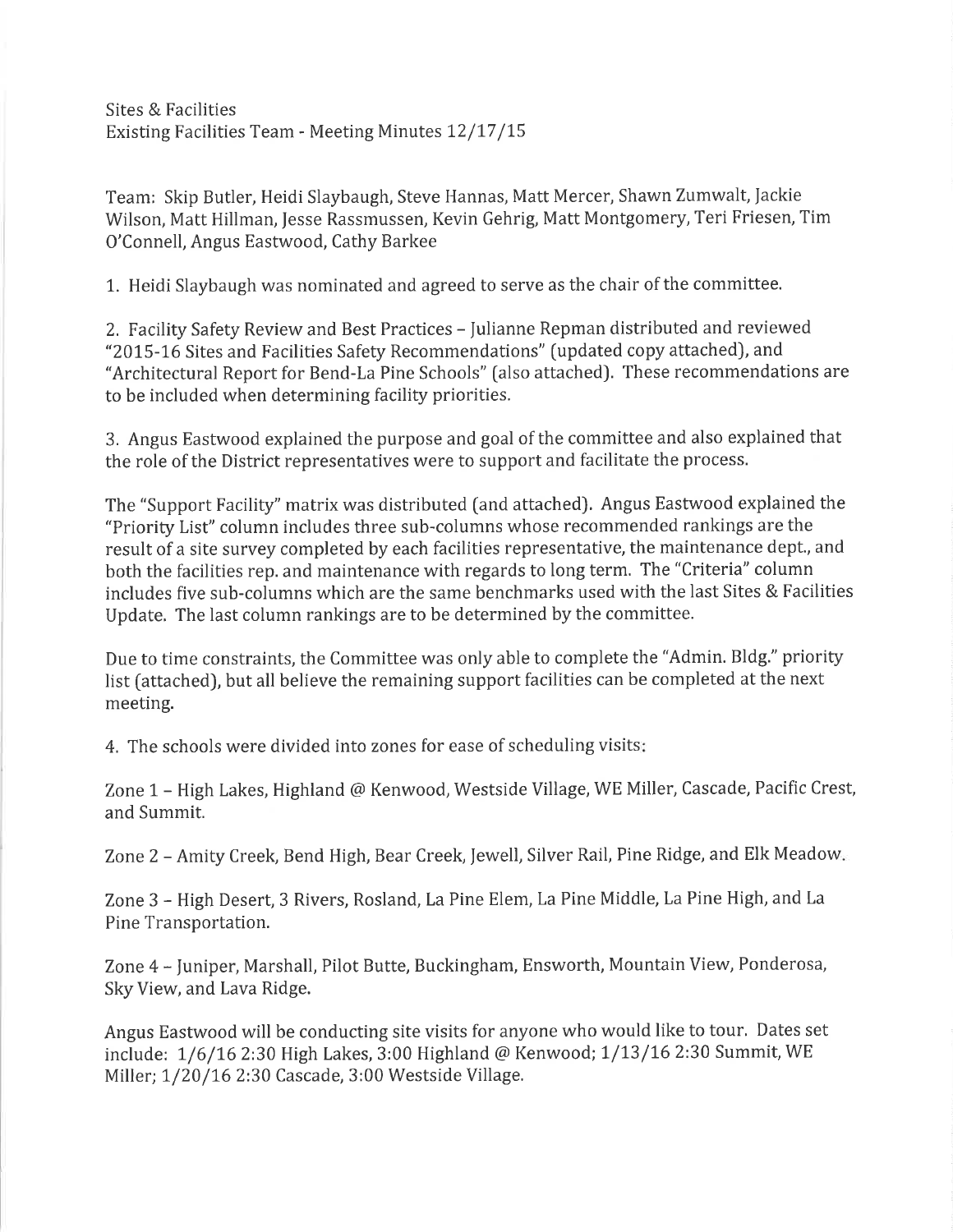The Zone 1 matrix was also distributed and it was requested that the committee peruse prior to the next meeting.

 $\bar{\Sigma}$ 

 $\overline{\mathcal{A}}$ 

Meeting adjourned 6:15pm.<br>Respectfully submitted: Cathy Barkee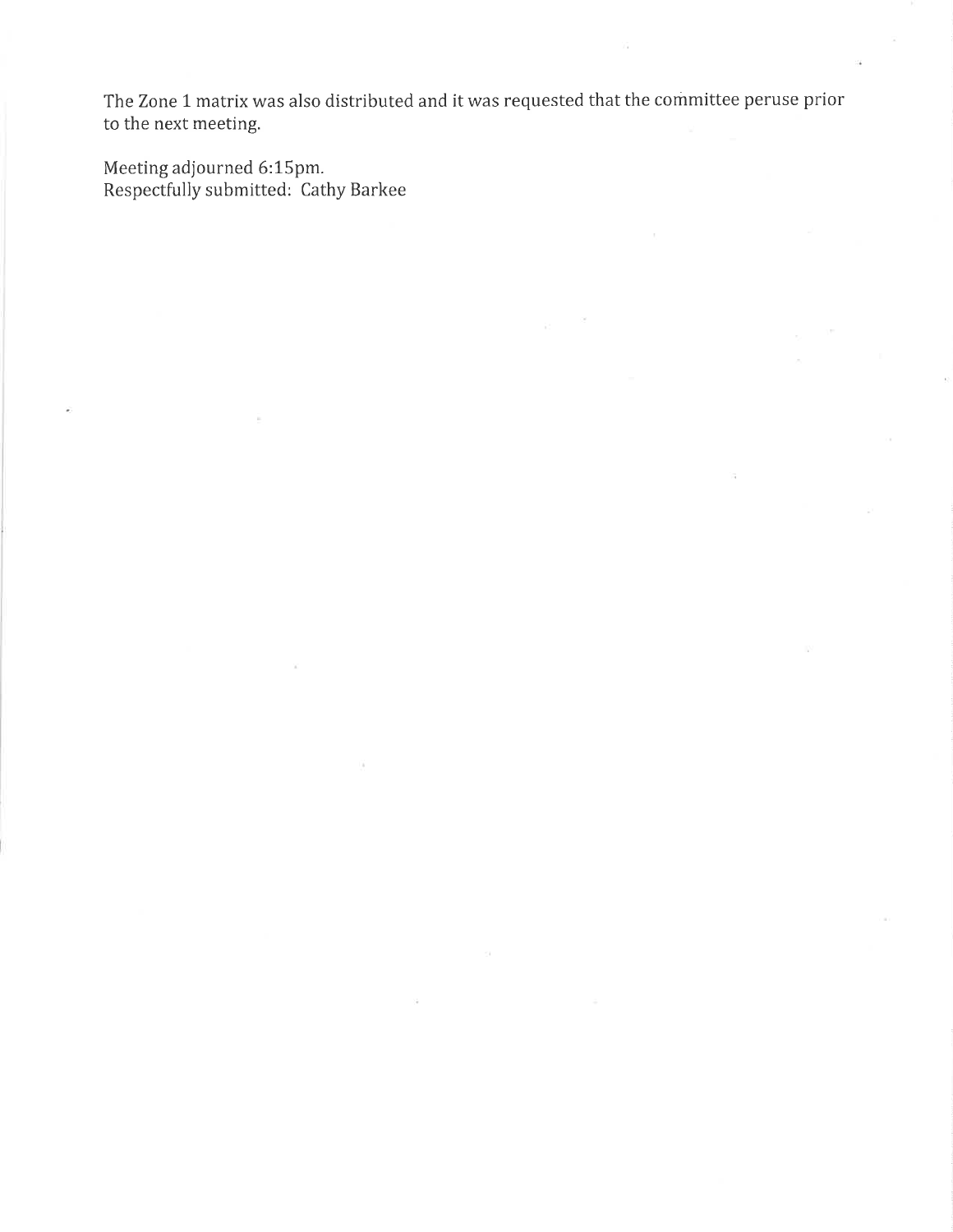# 2015-16 Sites and Facilities **Safety Recommendations**

### **Secure Perimeter**

Reduce exterior accessibility by connecting separate buildings and adding fencing.

#### **Secure Vestibule at Main Entry**

Modify main entrances in ways that restrict visitors from the rest of the building until they are checked in by office staff.

#### **Separate Visitor Entrance to Event Spaces**

Establish entry for visitors that only allow access to the event location, not the entire school.

#### **Identify Main Entry, Gym and Auditorium**

Clearly identify main entry, gym and auditorium through architectural improvements and signage.

#### **Control Classroom Climate**

Reduce temperatures in classroom and teaching spaces to in ways that encourage staff to keep exterior doors closed.

#### **Install Cameras**

Install basic camera systems in school interiors that cover spaces including gymnasiums, cafeterias and bathroom entrances and add cameras to monitor parking lots.

#### **Install Cameras on Buses**

Expand cameras on buses from a two-camera system to a four-camera system.

# **Replace Aging/Failing Emergency Notification Systems**

Replace intercoms and public announcement systems in 25 of the district's schools. Explore possibility of integration with new fire alarm systems.

# **Add Access Control**

Add access control (card locks) on exterior doors used by staff district-wide.

# Install HVAC Emergency Shut Offs

Add a one-switch shutoff or other rapid shutoff for school HVAC systems.

#### **Interior Classroom Locks**

Installation of hardware on doors intended to increase security in the classroom.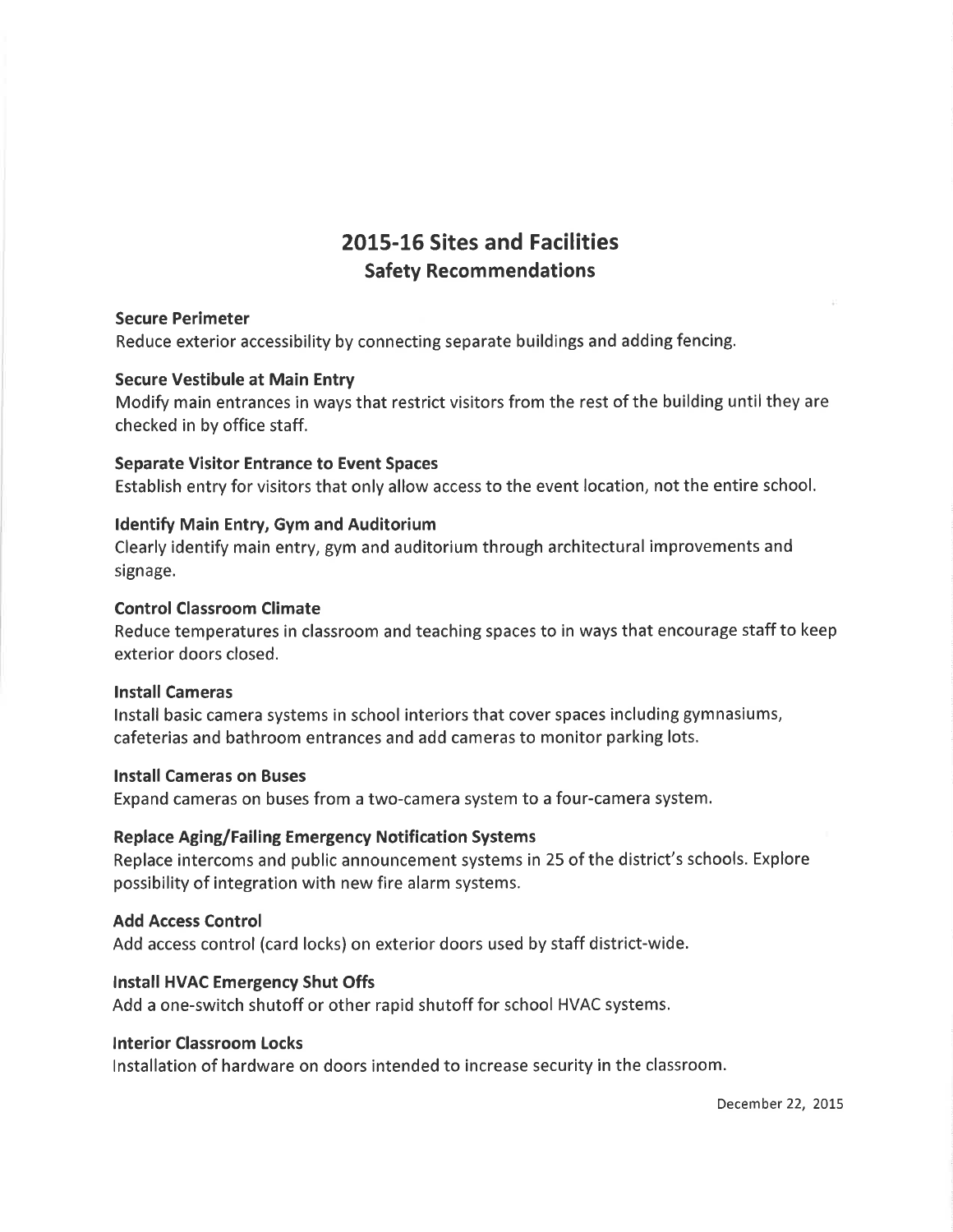Architectural Report for Bend-La Pine Schools, OR

Ï



 $\mathfrak l$ 

ı,

Ĵ

ï

Visitor Parking<br>(Visible from reception desk)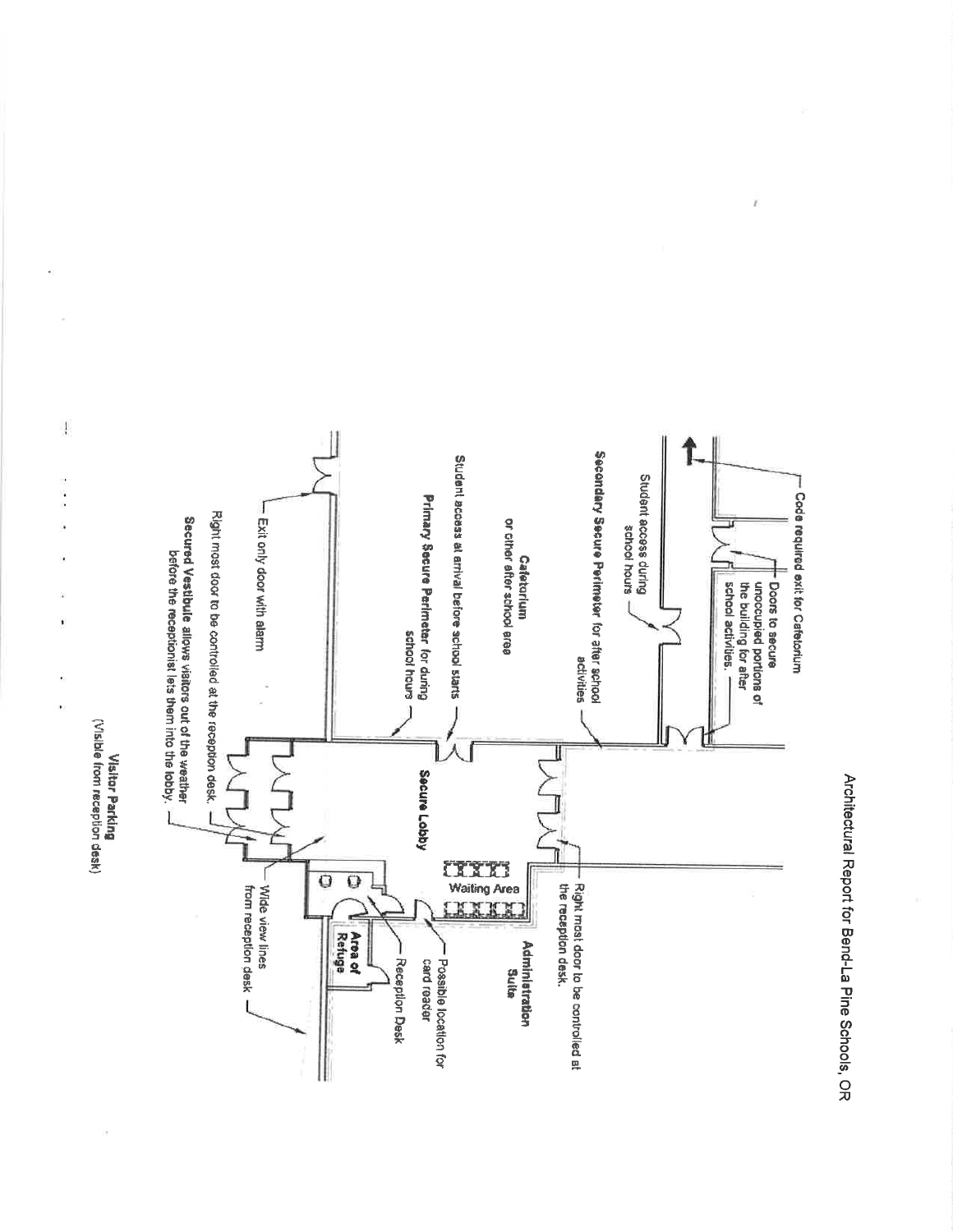|                                                                |          |                           |                         | SUPPORT FACILITIES |                          |                |                       |                              |                          |
|----------------------------------------------------------------|----------|---------------------------|-------------------------|--------------------|--------------------------|----------------|-----------------------|------------------------------|--------------------------|
| <b>Project Description</b>                                     |          | <b>Priority List</b>      |                         |                    |                          | <b>Critera</b> |                       |                              | Committee<br>Priority    |
|                                                                |          | Site Survey   Maintenance | Long Term               | safety/security    | ops/instruct<br>delivery | equity/parity  | preservation<br>asset | conservation<br>energy/labor | 릶                        |
| Admin. Bldg.                                                   |          |                           |                         |                    |                          |                |                       |                              |                          |
| -ront entry safety improvements                                | ₩        |                           |                         | $\pmb{\times}$     |                          |                | $\boldsymbol{\times}$ |                              | ⊢                        |
| Replace fire alarm system                                      |          | сп                        |                         | $\pmb{\times}$     |                          |                | ×                     |                              | $\overline{\phantom{a}}$ |
| Add security system                                            |          | UR                        |                         | $\mathbf{\times}$  |                          |                |                       |                              | F                        |
| Add Exterior Lighting                                          |          | UП                        |                         | $\times$           |                          |                |                       |                              | Z                        |
| Stair repair/replace - Exterior Rockery Work                   |          | UП                        |                         | $\times$           |                          |                | $\pmb{\times}$        |                              | Z                        |
| Replace sidewalk on Bond St. East entrance to North parking    |          | C                         |                         | ×                  |                          |                | $\times$              |                              | N                        |
| New HVAC System                                                | $\omega$ |                           |                         |                    |                          |                |                       | $\times$                     | $\omega$                 |
| HVAC upgrade with DDC                                          |          | <b>u</b>                  |                         |                    |                          |                |                       | $\times$                     | $\omega$                 |
| <b>Remodel Restrooms</b>                                       | $\sim$   |                           |                         |                    |                          |                | $\times$              |                              | $\rightarrow$            |
| Architectect Renos (doors/trim/floors, etc.)                   | 4        |                           |                         |                    |                          |                | $\times$              |                              | $\rightarrow$            |
| Remodel restrooms                                              |          | $\cup$                    |                         |                    |                          |                | $\times$              |                              | $\overline{\phantom{a}}$ |
| Remove asbestos floor tile and replace VCT 1st floor           |          | $\sigma$                  |                         | $\times$           |                          |                | $\,\times\,$          |                              | 4                        |
| Paint Entire Facility                                          |          | C                         |                         |                    |                          |                | ×                     |                              | 4                        |
| Replace asphalt                                                |          | U                         |                         | $\times$           |                          |                |                       |                              | Uп                       |
| Install WeatherTrac ProS irrigation controller w/flow monitor  |          | 5                         |                         |                    |                          |                |                       |                              | 10уг -                   |
| Discontinue Leasing to ESD                                     | UΠ       |                           |                         |                    |                          |                |                       |                              | ₩                        |
| Relocate Strive                                                |          |                           | $\overline{\mathrm{o}}$ |                    |                          |                |                       |                              | ₩                        |
| * Can not prioritize                                           |          |                           |                         |                    |                          |                |                       |                              |                          |
|                                                                |          |                           |                         |                    |                          |                |                       |                              |                          |
| Maintenance                                                    |          |                           |                         |                    |                          |                |                       |                              |                          |
| Add auto garage door openers/security to all doors             | ⊢        |                           |                         |                    |                          |                |                       |                              |                          |
| Add 2 additional vehicle bays to east side of Building 5       | N        |                           |                         |                    |                          |                |                       |                              |                          |
| Add 2 additional vehicle bays to east side of Bldg 5           |          | C                         |                         |                    |                          |                |                       |                              |                          |
| Auto garage door openers/security to all overhead doors        |          | <b>u</b>                  |                         |                    |                          |                |                       |                              |                          |
| Add new building for furniture surplus                         |          | CΠ                        |                         |                    |                          |                |                       |                              |                          |
| Asphalt east side of compound                                  |          | 5                         |                         |                    |                          |                |                       |                              |                          |
| Install WeatherTrac ProS irrigation controller w/ flow monitor |          | 5                         |                         |                    |                          |                |                       |                              |                          |
|                                                                |          |                           |                         |                    |                          |                |                       |                              |                          |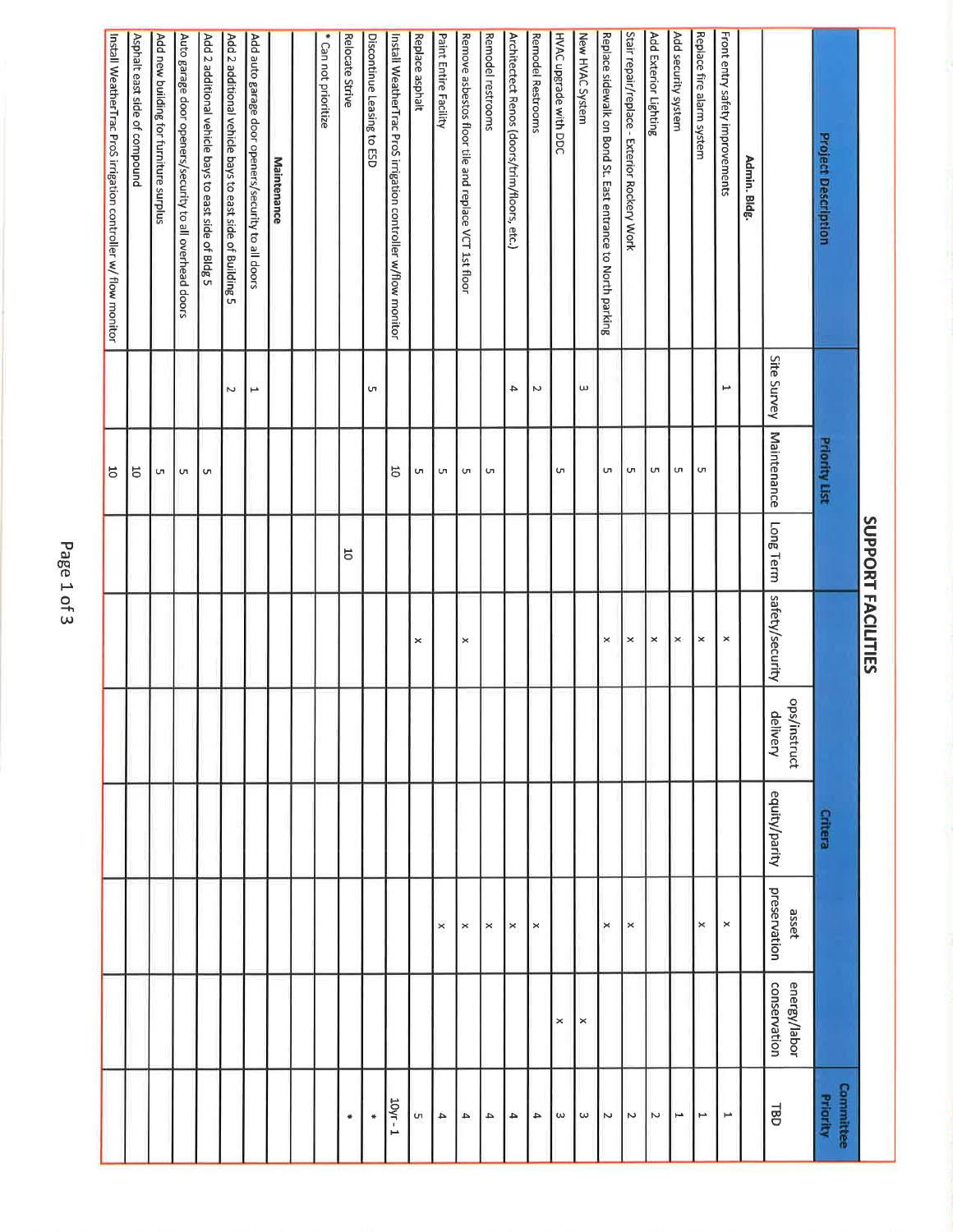| <b>Project Description</b>                                     |                          | <b>Priority List</b>    |           |                 |                          | <b>Critera</b> |                       |                              | Committee<br>Priority |
|----------------------------------------------------------------|--------------------------|-------------------------|-----------|-----------------|--------------------------|----------------|-----------------------|------------------------------|-----------------------|
|                                                                | Site Survey              | <b>Maintenance</b>      | Long Term | safety/security | ops/instruct<br>delivery | equity/parity  | preservation<br>asset | conservation<br>energy/labor | <b>TBD</b>            |
| Additional office space for 5 FTE                              |                          | $\overline{5}$          |           |                 |                          |                |                       |                              |                       |
| Expand Building 4 Fab. Shop                                    |                          | $\overline{\circ}$      |           |                 |                          |                |                       |                              |                       |
| Remodel/renovate existing office space for new offices         |                          | $\overline{\mathbf{c}}$ |           |                 |                          |                |                       |                              |                       |
| Expand Building 2 for equipment storage                        |                          | $\overline{\mathbf{C}}$ |           |                 |                          |                |                       |                              |                       |
| New carpet in Building 1                                       |                          | $\overline{\circ}$      |           |                 |                          |                |                       |                              |                       |
| Additional parking                                             |                          | 5                       |           |                 |                          |                |                       |                              |                       |
| 2 Additional FTE - Remodel                                     |                          |                         | 5         |                 |                          |                |                       |                              |                       |
| Add entrance/exit to 15th St.                                  |                          |                         | <b>DZ</b> |                 |                          |                |                       |                              |                       |
| 3 FTE - Building expansion                                     |                          |                         | <b>DZ</b> |                 |                          |                |                       |                              |                       |
|                                                                |                          |                         |           |                 |                          |                |                       |                              |                       |
| <b>Transportation - Bend</b>                                   |                          |                         |           |                 |                          |                |                       |                              |                       |
| Install security system                                        | ⊢                        |                         |           |                 |                          |                |                       |                              |                       |
| Add drive through wash station                                 | N                        |                         |           |                 |                          |                |                       |                              |                       |
| Add emergency back-up generator                                | $\omega$                 |                         |           |                 |                          |                |                       |                              |                       |
| Remodel current office space to shop spaces after new bidg. cd | 4                        |                         |           |                 |                          |                |                       |                              |                       |
| Add upstairs storage in shop (25x45)                           |                          | $\sigma$                |           |                 |                          |                |                       |                              |                       |
| Build enclosed drive through vehicle wash                      |                          | S                       |           |                 |                          |                |                       |                              |                       |
| Replace plumbing in floor for surface waste                    |                          | G                       |           |                 |                          |                |                       |                              |                       |
| Install used oil heating system                                |                          | C                       |           |                 |                          |                |                       |                              |                       |
| Upgrade exterior parking lot/building lighting                 |                          | C                       |           |                 |                          |                |                       |                              |                       |
| Upgrade electrical service to shop                             |                          | C                       |           |                 |                          |                |                       |                              |                       |
| New Metal Roof                                                 |                          | C                       |           |                 |                          |                |                       |                              |                       |
| New Heating System                                             |                          | C                       |           |                 |                          |                |                       |                              |                       |
| Install WeatherTrac ProS irrigation controller                 |                          | $\overline{5}$          |           |                 |                          |                |                       |                              |                       |
| New Security System                                            |                          | $\overline{5}$          |           |                 |                          |                |                       |                              |                       |
| Paint Entire Facility                                          |                          | 5                       |           |                 |                          |                |                       |                              |                       |
|                                                                |                          |                         |           |                 |                          |                |                       |                              |                       |
| <b>Transportation - La Pine</b>                                |                          |                         |           |                 |                          |                |                       |                              |                       |
| Install security system                                        | $\overline{\phantom{a}}$ |                         |           |                 |                          |                |                       |                              |                       |
| Add new transportationo facility in La Pine                    | $\sim$                   |                         |           |                 |                          |                |                       |                              |                       |

Page 2 of 3